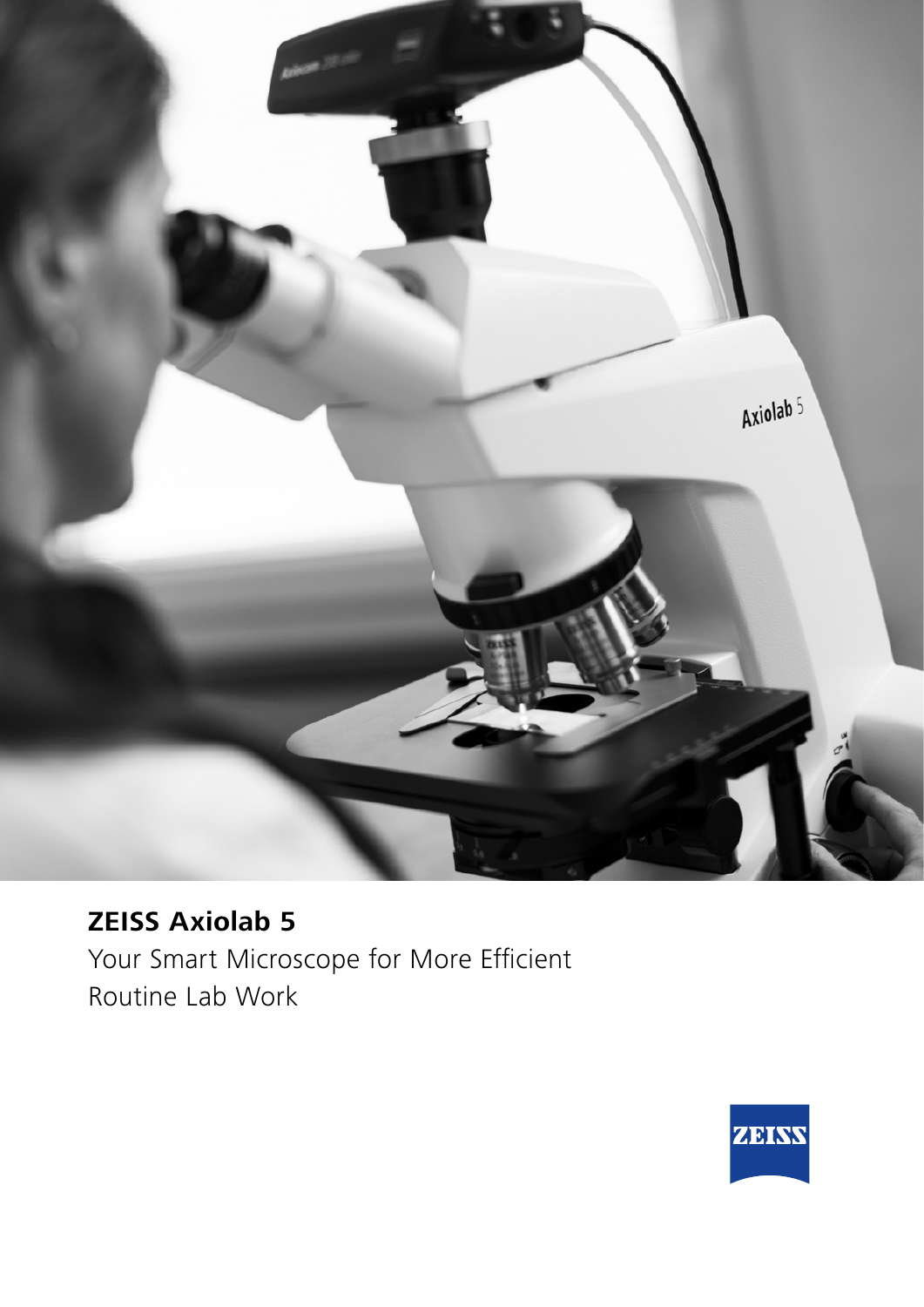## **ZEISS Axiolab 5**

## Your Smart Microscope for More Efficient Routine Lab Work

Axiolab 5 is made for the routine microscopy work that goes on every day in your lab. Its compact and ergonomic design saves space and makes for easy handling. Axiolab 5 is a real team player. Combine it with Axiocam 208 color and take full advantage of the smart microscopy concept: you'll be experiencing a completely new form of digital documentation. Just focus your sample and press a single button for crisp images in true color. The digital image will look like you see it through



Rat retina, section, nuclear fast red, transmitted light brightfield, objective: Plan-Apochromat 20×/0.8



the eyepieces, with all the details and subtle color differences clearly visible. Plus, Axiolab 5 automatically adds the correct scaling information to your images. You get all of this in a stand-

alone operation, without needing a PC or any additional software. Save time, money and valuable lab space with Axiolab 5. Digital documentation has never been easier.



Rat tongue, acid green, transmitted light brightfield, objective: Plan-Apochromat 20x/0.8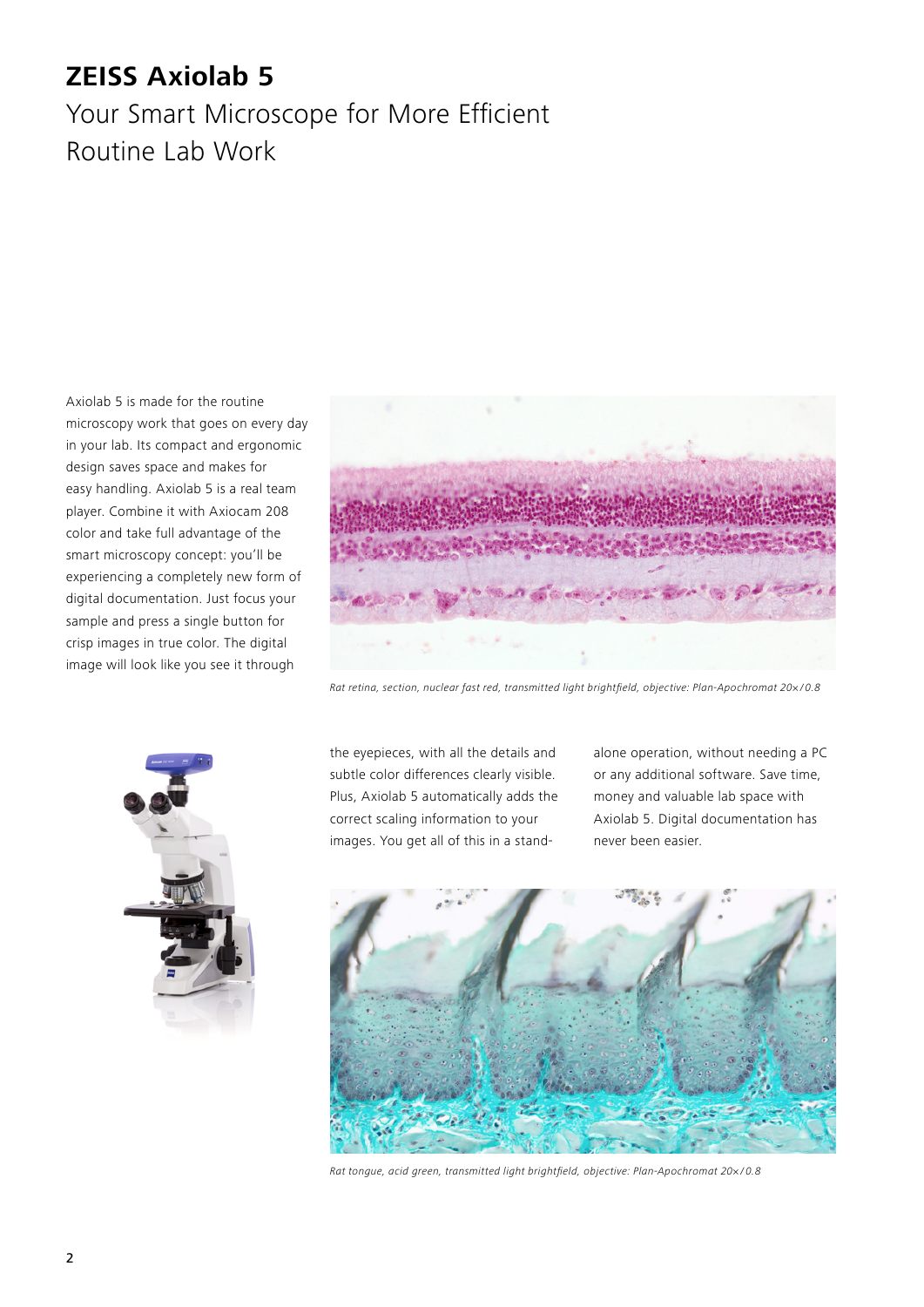

Blood vessels, transmitted light brightfield, objective: Plan-Apochromat 40× / 1.4



Red bone marrow, transmitted light brightfield, objective: Plan-Apochromat 40×/1.4

#### **Increase Efficiency in Your Routine Lab**

Once you find a region of interest, simply press the snap button right on the stand to acquire the image. It's as easy as that. Axiolab 5 offers you an easy handling, ergonomic user concept that's adapted to your lab routine. You can control the microscope and its attached camera without even changing your grip. Your smart microscope system then automatically adjusts the parameters for you and documents your sample precisely as you see it through the eyepieces – detailrich and in true color. The correct scaling is always included automatically. You don't need to invest in another computer or software either. With smart microscopy you'll work more efficiently and always stay focused on your sample.



Axiolab 5 is strong on ergonomy and efficiency. You can access all the main controls with just one hand, including the Snap button, stage drive, focus adjustment, and brightness control. Ergotubes and the height and torque adaptable stage handle allow you to work in a comfortable position, even during extended use. The dual specimen holder means fewer slide changes – for example, when you're examining IHC slides – so fatigue is reduced. The new light manager provides uniform brightness at all magnifications, eliminating manual lamp intensity adjustments when changing objectives. Overall, Axiolab 5 minimizes and eases out manual steps, allowing you to work more efficiently and in greater comfort.



*Blood smear, Giemsa staining, transmitted light*  brightfield, objective: Plan-Apochromat 63× / 1.4

#### **More Economic and Reliable**

Axiolab 5 is on your side when it comes to cost- and energy-saving. Activate Eco-mode, for instance, and Axiolab 5 automatically goes to standby after being idle for 15 minutes. This saves energy and extends illumination life time. LEDs have a long lifetime as compared to conventional illumination systems. In transmitted light, the new powerful white LED allows you to visualize your sample in natural colors. Even subtle color differences can be clearly seen. For fluorescence, the integrated LEDs in various wavelengths are easier and safer to use than e.g. classical mercury lamps. With LEDs, you avoid warm-up and cool-down times. Lamp replacement and lamp adjustment is a thing of the past. Save lab space and costs as Axiolab 5 with smart microscopy does not require an additional computer and software.